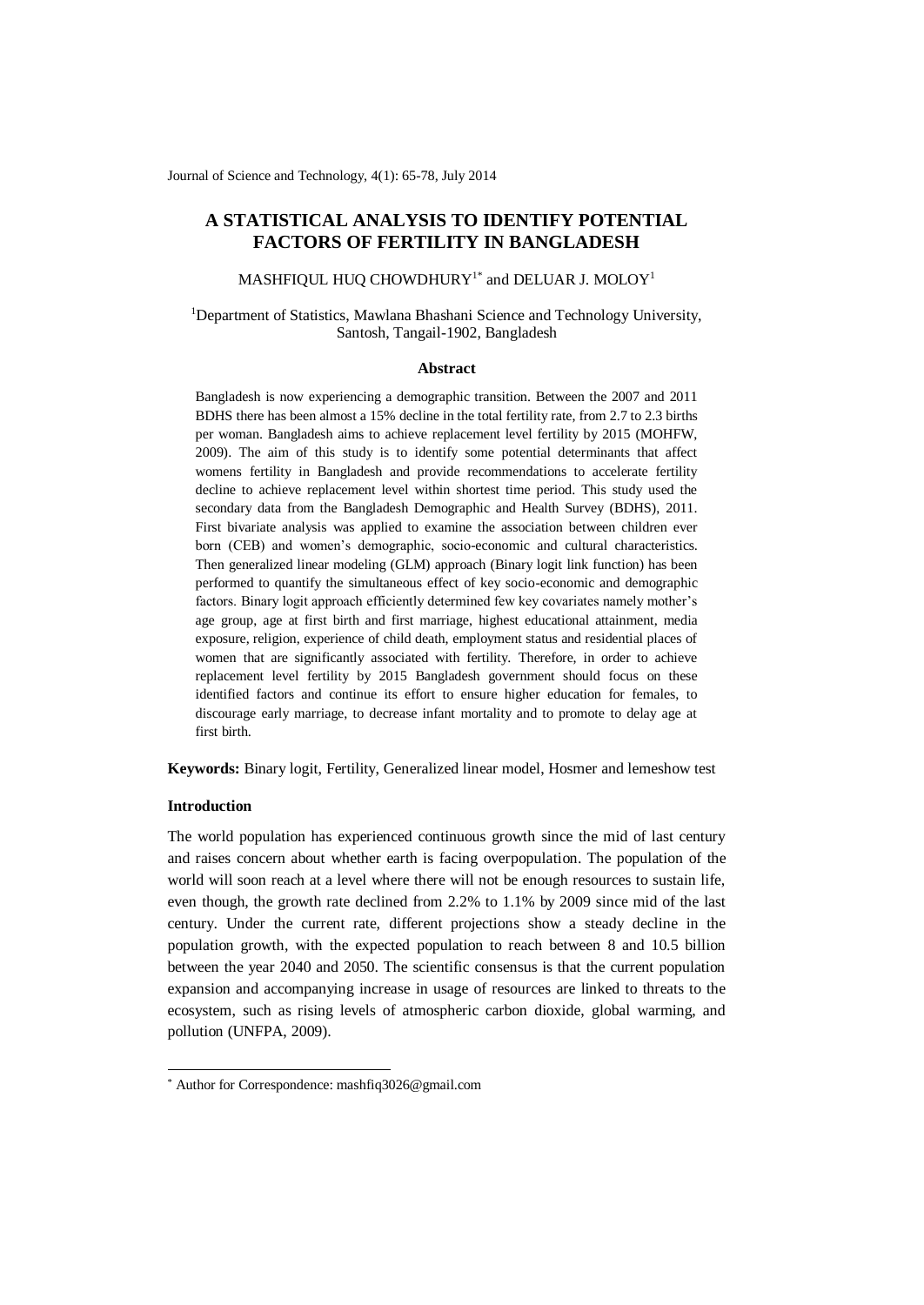Among the Continents, Asia alone accounts for over 60% of the world population among which China and India together have about 40% of the world population. Bangladesh is a small country in South Asia with area  $144,000 \text{ km}^2$ . It has the highest population density in the world except few smaller countries. Population of Bangladesh is about more than 162 million in 2009 and contributes 2.36% of the world population and made it seventh most populous country in the world with growth rate 1.29% (WDI, 2010).

According to the results of the 2011 Population and Housing Census PHC, the population of the country stood at about 149.8 million, with a population density of 1,015 persons per square kilometer (BBS, 2012b). During the past century, the population of Bangladesh has increased exponentially. Between 2001 and 2011, about 19.8 million people were added to the population, which represents a 15% increase and a 1.37% annual growth rate. The country is now experiencing a demographic transition. The continuous decline of the natural growth rate is expected to lead to a smaller population increase in the coming decades. In comparison with other countries in the region, this population growth rate places Bangladesh in an intermediate position between lowgrowth countries, such as Thailand, Sri Lanka, and Myanmar, and medium-growth countries, such as India and Malaysia (BBS, 2011).

Fertility is one of the elements in population dynamics that has a significant contribution towards changing population size and structure over time. Fertility may be defined as the actual reproductive performance of a woman. Fertility rate is the number of children born per couple, person or population. Serious concerns have been expressed regarding population growth and its impact on human welfare. It is estimated that, unless there is reduction in fertility rate, the world population will cross seven billion by the year 2020 (Samson and Mulugeta 2009).

There was an impressive decline in fertility in Bangladesh until 1980s. Unfortunately, it began to plateau during the 1990s and then resumed its nominal decline during the early 2000s. After a decade-long plateau in fertility (1993-1994 to 2000) at around 3.3 children per woman, there has been a steady and encouraging decline in each subsequent BDHS. Between the 2007 and 2011 BDHS there has been almost a 15% decline in the total fertility rate, from 2.7 to 2.3 births per woman. The extent and rapidity of decrease in fertility have been very impressive by international standards, continued fertility decline is desirable, as population crowding, environmental deterioration, massive migration from rural areas to unplanned urban settings and rapid depletion of resources are becoming acute.

According to the National Population Policy, Bangladesh aims to achieve replacement level fertility by 2015 (MOHFW, 2009). Additionally, the Health Population Nutrition Sector Development Program (HPNSDP) plans to reduce the Total Fertility Rate (TFR) to 2.0 children per woman by 2016 (MOHFW, 2011). In order to achieve a stable population, the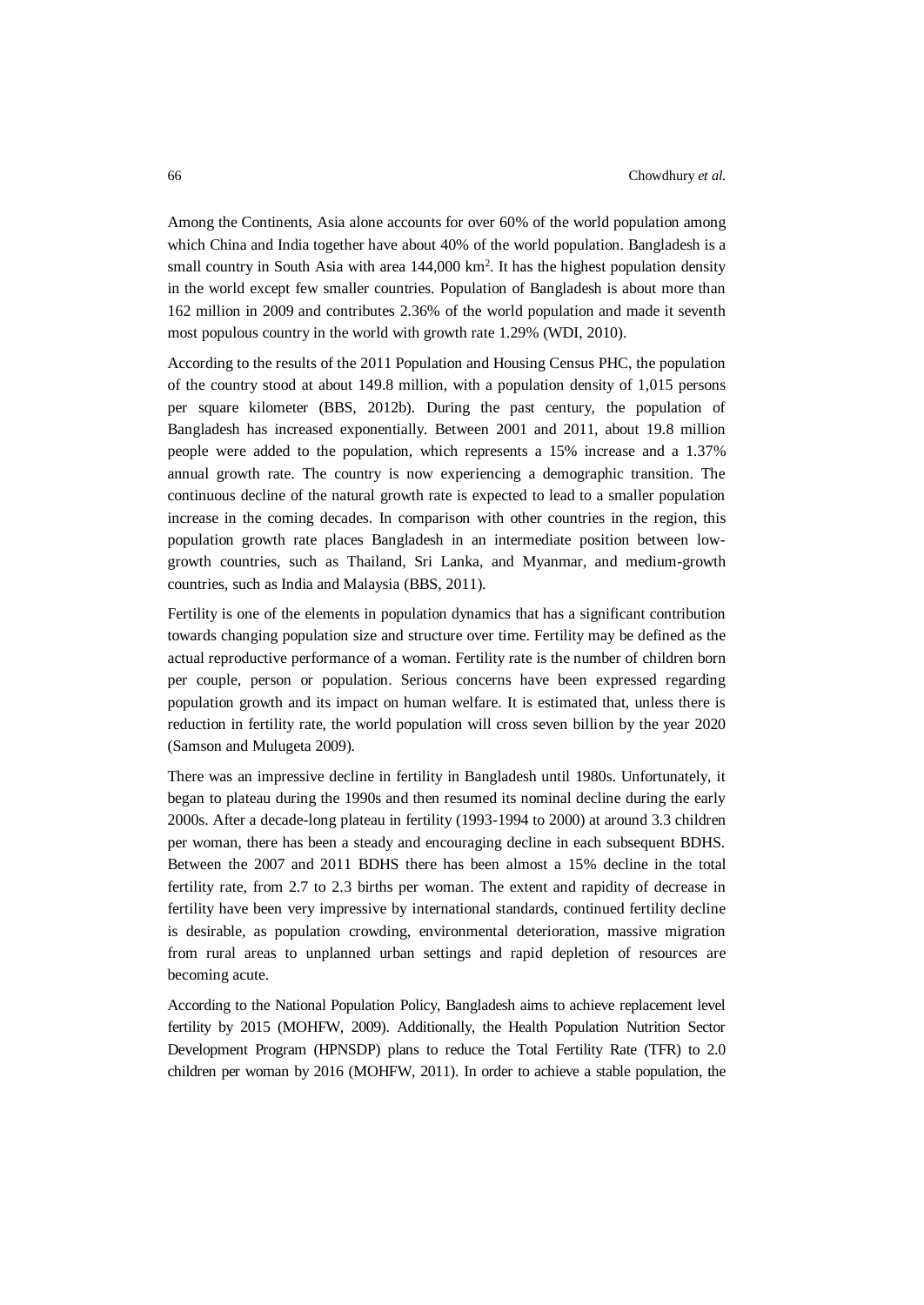current decline in fertility rate is impressive but not enough to reach at a replacement level fertility. So further research should be needed to isolate the risk factors or determinants of fertility and effective steps should be taken to eliminate or minimize those factors.

The purpose of this study is to understand the Binary logit model that uses maximum likelihood estimator and its application on children ever born (CEB) and identify perfectly the determinants those are significantly responsible for the extra desire for children among the respondents. The goal of this article is to make recommendations to revise the policy of national family planning programs and its strategies to ensure that Bangladesh will reach at replacement level fertility within shortest time period.

It is hoped that the findings from this research could be useful in many ways. The findings are believed to be useful for policy making, monitoring and evaluation activities of the government and different concerned agencies. Since the study is an attempt to identify socio-demographic factors that affect fertility, the end user governmental and non-governmental organizations could take intervention measures and set appropriate plans to tackle fertility problems.

### **Literature Review**

Fertility is the natural capability of giving life. Fertility is one of the three major components of population dynamics that determine the size and structure of the population of a country (Ramesh 2010). The various causal factors affecting fertility have been reviewed from various literatures.

According to Bongaarts (1978), factors affecting fertility are broadly classified into proximate (direct) and distant (indirect) factors. The proximal factors are behavioral factors, like being sexually active, use of contraceptive, duration of postpartum infecundability, abortion and sterilizing which affect fertility directly, whereas, distal determinant are socio-cultural factors which affect fertility indirectly through affecting the bio-behavioral factors. It is found that a later age at marriage reduces fertility. Educational level, economic status, religious attitudes, women's work participation etc. are other factors affecting fertility in addition to contraception control practice and attitudes (Samson and Mulugeta 2009).

Mokshed (2000) examined the effects of selected socio-demographic characteristics on desire for additional children among couples in Bangladesh. The study was based on the Bangladesh Demographic and Health Survey, 1996-1997. The dependent variable is desire for additional children. The explanatory variables of this study are respondent's residence, religion, education and occupation of husband and wife, media exposure, membership of social organization, sex composition of existing children and number of children. Multiple logistic regression has been employed to predict relationship among the dependent and independent variables.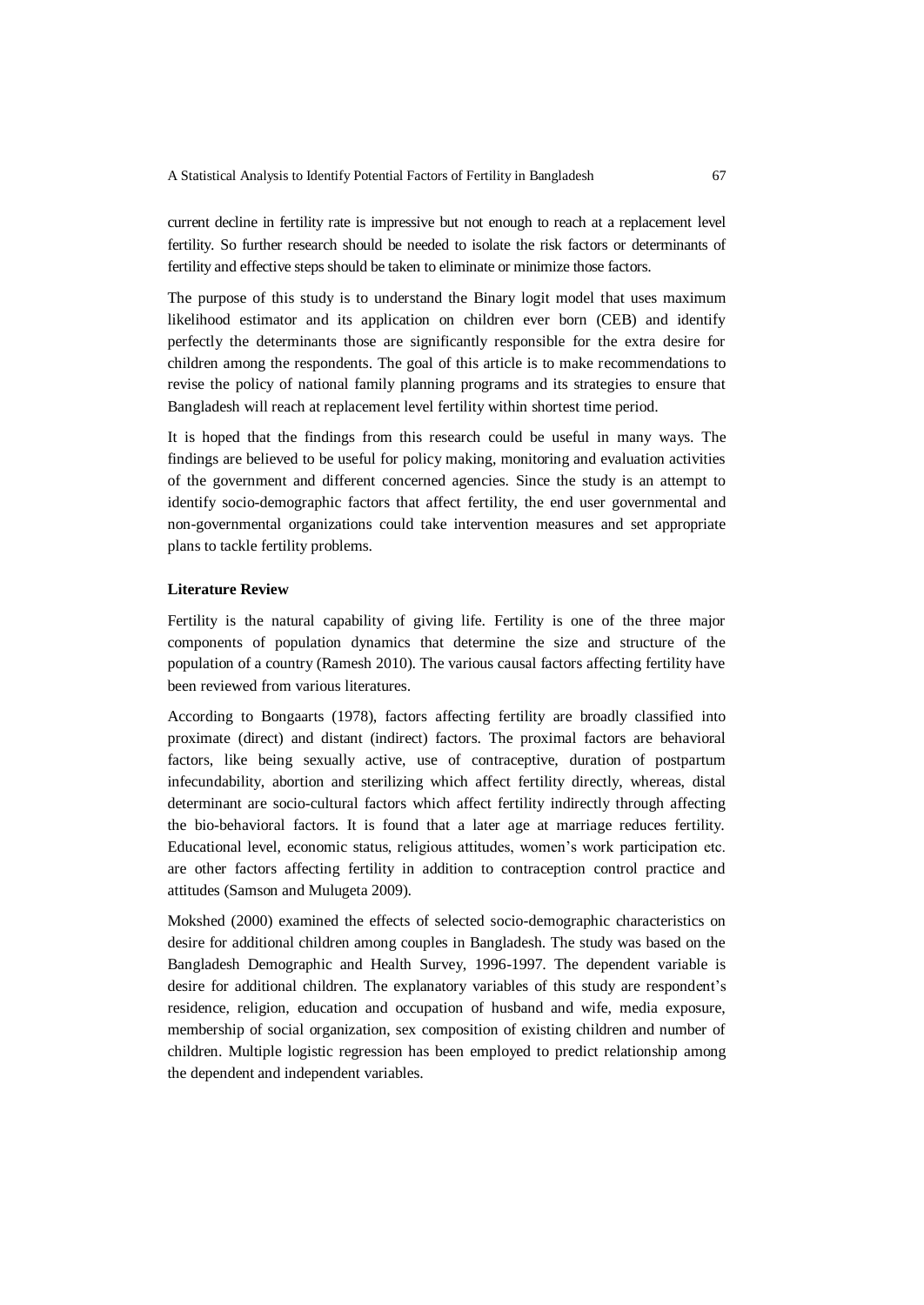Bearing more children is a common phenomenon among the women in the least developed countries like Bangladesh. The women in Bangladesh become mother at their very early ages with the large majority of women started bearing children before they reach at the age twenty (Singh, 1998). For the lack of education and awareness, poverty, marriage at early ages they used to bear children year after year. Consequently their family size increases and population grows rapidly. Childbearing at the young ages consequences a greater risk to the maternal mortality and child mortality to the mother and the child respectively (Manken *et al*., 2003). It also inclines to restrict the educational and economic opportunities for all.

Toefiqua (2009) examined the effects of some selected socio-economic and demographic variables on fertility using a well-known multivariate technique called path model analysis (BDHS). The study argues that for both cohorts (i.e., aged 15-30 years and aged 30+ years) women's education, age at first marriage and length of breast feeding are found to have significant direct negative effects, while the place of residence and number of dead children have significant direct positive effects on the number of CEB. Fetal loss appears to have a significant direct positive effect on fertility in Bangladesh.

## **Materials and Methods**

### *Data Source*

This study used the secondary data from the Bangladesh Demographic and Health Survey (BDHS), 2011. This survey provides information on fertility, childhood mortality and causes of death, fertility preferences and fertility regulation, maternal and child health, nutritional status of mothers and children, awareness and attitudes towards HIV/AIDS, and prevalence of non-communicable diseases. Thus, the analysis presented in this study on the impact of socio-demographic factor on fertility is based on 15,808 ever-married women who have at least one child and whose age ranges from 15 to 49 years.

### *Dependent and Independent Variables*

The dependent variable used in this analysis is children ever born (CEB) as it is the specific measure of fertility. CEB comprises information on the number of all children born alive (lifetime fertility) up to the survey date. The following variables have been considered as the independent variables: age, age at first marriage, age at first birth, ideal number of children, previous child death, ever use of contraception, respondents current working status, education, place of residence, religion, division and mass media exposure.

#### *Methodology*

The analysis is confined to 15,808 ever-married women Odds ratios, confidence intervals and a Chi-square test were used to assess the associations between independent variables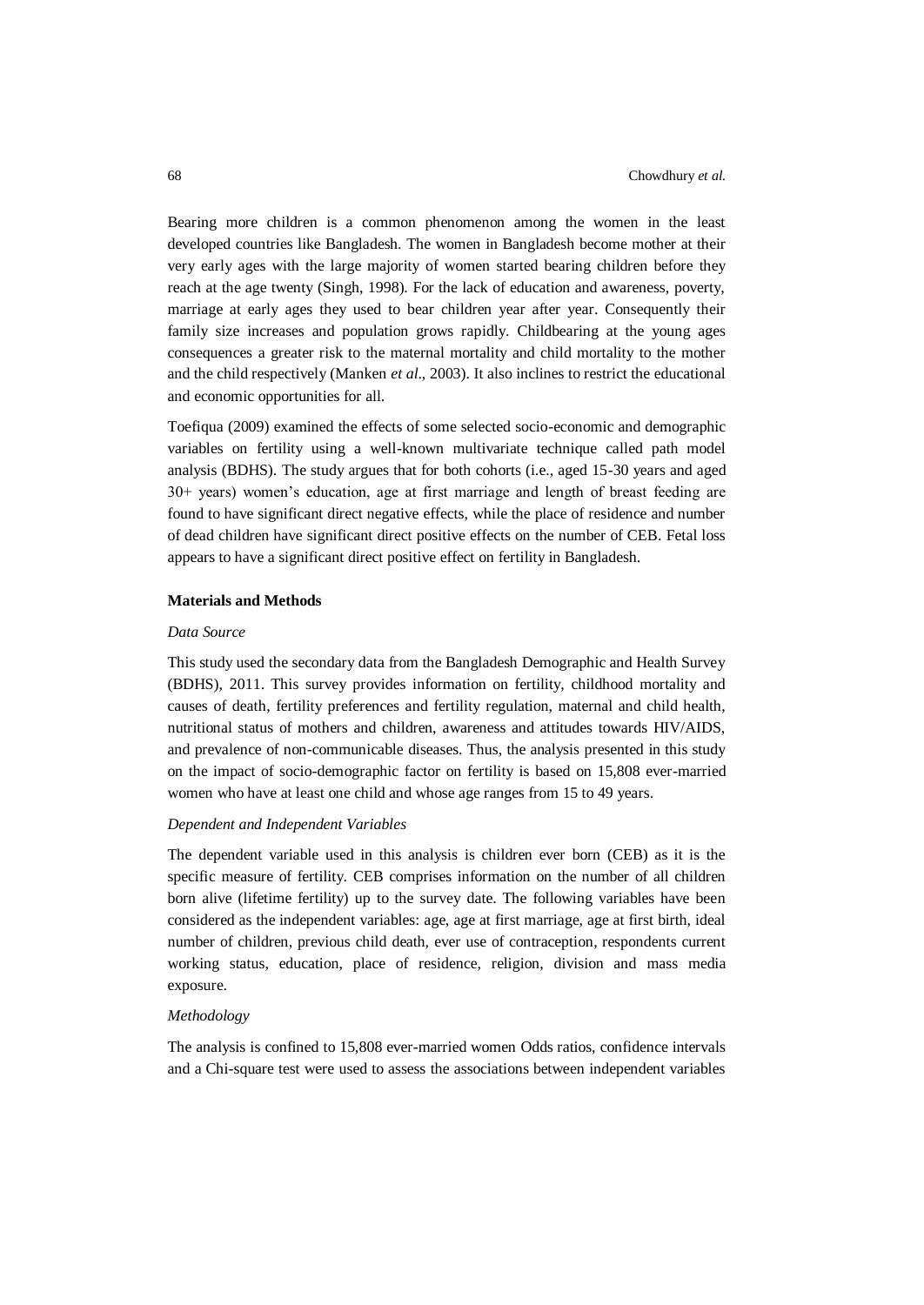with the outcome variable. The choice of explanatory variables was guided by review of the available literature. To identify fertility differential we at first use bi-variate analysis (Chi-square test) to discover the initial factors those affect fertility. Our null hypothesis was that there was no association between fertility and the specific factor. Once we have identified the factors (p-value<0.05) from the bivariate analysis, GLM with Binary logit link function has been carried out to assess the factors. Logistic regression has proven to be one of the most versatile techniques in the class of generalized linear models (GLM).

Linear regression models equate the expected value of the dependent variable to a linear combination of independent variables and their corresponding parameters, whereas generalized linear models (GLM) equate the linear component to some function of the probability of a given outcome on the dependent variable. In logistic regression, that function is the logit transform: the natural logarithm of the odds that some event will occur. The data are analyzed using the Statistical Package for social Sciences (SPSS) version 20.

# *Model*

Consider a collection of *p* independent variables denoted by the vector  $X' = (X_1, X_2, \ldots, X_p)$ . Let the conditional probability that the outcome is present be denoted by  $P(Y = 1/X) = \pi$ . Then the logit or log-odds of having Y=1 is modeled as a linear function of the explanatory variables. That is

$$
\log it(\pi_i) = \ln(\frac{\pi_i}{1 - \pi_i}) = \beta_0 + \beta_1 X_1 + \beta_2 X_2 + \dots + \beta_p X_p; \ 0 \le \pi_i \le 1
$$

Where the function

$$
\pi_i = \frac{\exp(\beta_0 + \beta_1 X_1 + \beta_2 X_2 + \dots + \beta_P X_P)}{1 + \exp(\beta_0 + \beta_1 X_1 + \beta_2 X_2 + \dots + \beta_P X_P)}
$$

is known as logistic function. The most commonly used method of estimating the parameters of a logistic regression model is the method of Maximum Likelihood (ML).

## *Parameter Estimation*

Maximum likelihood estimation is the most popular technique for estimating the parameters of the logistic regression model. For a binary random variable **Y** assuming values either 0 or 1, the probability,  $P(Y = 1)$  is given as

$$
P(Y = 1) = p = \frac{1}{1 + e^{-X/\beta}}
$$

$$
\log it(p) = \log\left(\frac{p}{1 - p}\right) = X'\beta
$$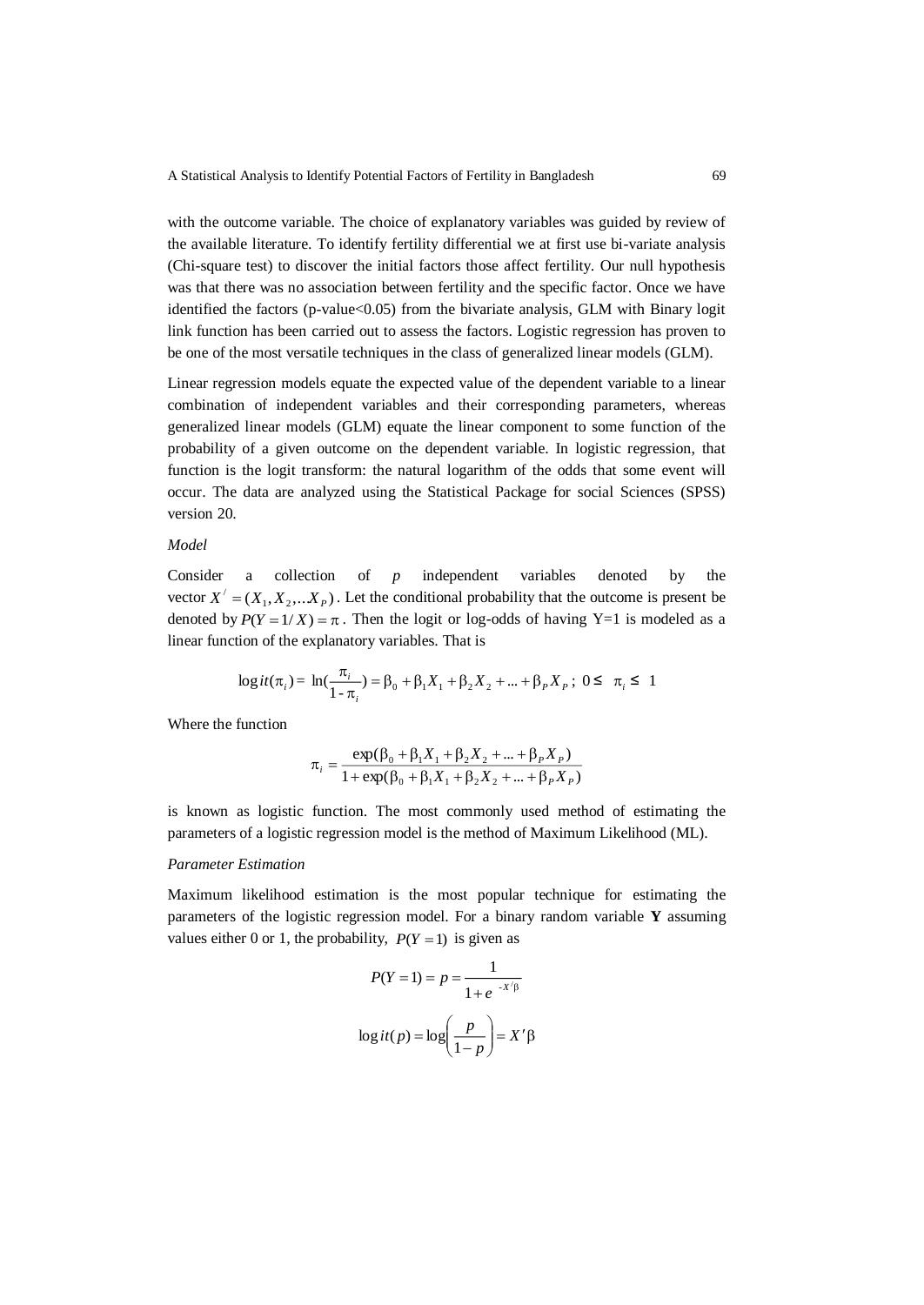where  $\beta$  is a vector of coefficients and is the vector of independent variables including a vector  $X_0$  (which is a vector of 1's) since the value of the outcome variable are not available, we can't estimate the parameters directly, however, the likelihood provides a solution.

Each observation can be considered as an outcome of a Bernoulli trial, and hence for the  $i<sup>th</sup>$ 

Observation  $P(Y = y_i) = p_i (1 - p_i)^{1-y_i}$ .

Assuming the n observations are independent, the likelihood function is

$$
L = \prod_{i=1}^{n} p_i (1 - p_i)^{1 - y_i} = \prod_{i=1}^{n} \left( \frac{1}{1 + e^{-x/\beta}} \right)^{y_i} \left( \frac{e^{-x/\beta}}{1 + e^{-x/\beta}} \right)^{1 - y_i}
$$

and the log likelihood function given as

$$
Log L = \sum_{i=1}^{n} y_i \log \left( \frac{1}{1 + e^{-x/\beta}} \right) + \sum_{i=1}^{n} (1 - y_i) \log \left( \frac{e^{-x/\beta}}{1 + e^{-x/\beta}} \right) \dots \tag{*}
$$

Hence, by maximizing (\*) we can theoretically estimate the parameter vector  $\beta$  and  $\beta$  will be obtained by maximizing (\*) using numerical iterative techniques. However, the resulting equation obtained by taking the first order derivatives does not have an analytical solution. Finally, Wald test statistic has been performed for estimated parameters.

### **Results and Discussion**

### *Background Characteristics of the Respondents*

Table 1 shows the distribution of CEB by various background characteristics of the respondents. Bi-variate association between CEB and different independent variables are analyzed using  $\chi^2$  test also presented in table 1 along with P-value. The dependent variable is a dichotomous random variable – at least 3 children and at most 2 children ("case"-coded as 1 and "control"-coded as 0). Ever use of contraception have been dropped from further analysis since this variable appeared insignificant in bi-variate analysis ( $P > 0.05$ ). For all other variable P-value were  $P < 0.05$ .

**Table 1. Distribution of the respondent's total number of CEB by Socio-demographic characteristics**

|                    |           |            | Total Children Ever born |                |         |
|--------------------|-----------|------------|--------------------------|----------------|---------|
| Predictors         | Category  | 2 or fewer | 3 or more                | $\chi^2$ Value | P-Value |
|                    |           | children   | children                 |                |         |
|                    | $15 - 24$ | 3627 (91%) | 359 (9%)                 |                |         |
| Age Group          | 25-39     | 3752 (47%) | 4238 (43%)               | 4115.88        | 0.000   |
|                    | 40-49     | 781 (20%)  | 3051 (80%)               |                |         |
| Place of Residence | Rural     | 4985 (48%) | 5352 (52%)               | 143.724        | 0.000   |
|                    | Urban     | 3175 (58%) | 2296 (42%)               |                |         |
| Religion           | Muslim    | 7096 (51%) | 6915 (49%)               |                | 0.000   |
|                    | Hindu     | 1024 (60%) | 696 (41%)                | 49.739         |         |
|                    | Other     | 40 (52%)   | 37 (48%)                 |                |         |

*Continued*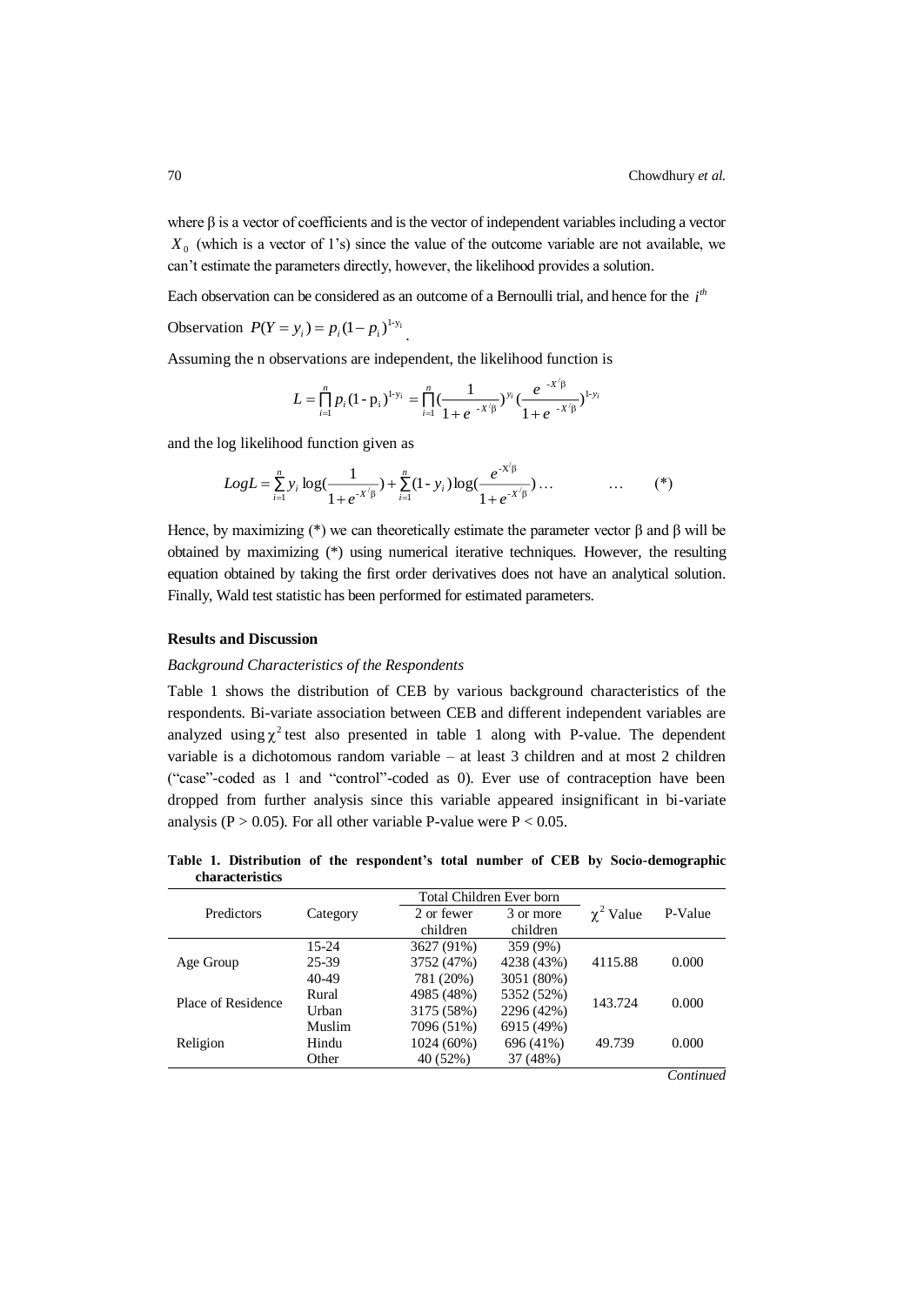A Statistical Analysis to Identify Potential Factors of Fertility in Bangladesh 71

| Respondents                | No Education   | 1195 (28%)  | 3147 (72%)  |          |       |
|----------------------------|----------------|-------------|-------------|----------|-------|
| <b>Highest Educational</b> | Primary        | 2149 (44%)  | 2706 (56%)  | 2416.295 | 0.000 |
| Level                      | Secondary      | 3855 (71%)  | 1599 (29%)  |          |       |
|                            | Higher         | 961 (83%)   | 196 (17%)   |          |       |
| Age at First               | $10-18$        | 6761 (49%)  | 7125 (41%)  |          |       |
| Marriage                   | 19-24          | 1217 (71%)  | 496 (29%)   | 416.768  | 0.000 |
|                            | 25-49          | 182 (87%)   | 27 (13%)    |          |       |
|                            | $10-18$        | 4667 (46%)  | 5573 (54%)  |          |       |
| Age at First Birth         | 19-24          | 2935 (61%)  | 1903 (39%)  | 491.307  | 0.000 |
|                            | 25-49          | 558 (76%)   | 172 (24%)   |          |       |
| Mass Media                 | No             | 2085 (38%)  | 3396 (62%)  | 647.107  | 0.000 |
| Exposure                   | Yes            | 6075 (59%)  | 4252 (41%)  |          |       |
| <b>Ideal Number of</b>     | $\leq$ 2       | 7473 (59%)  | 5242 (41%)  | 1336.101 | 0.000 |
| Children                   | $\geq$ 3       | 687 (22%)   | 2406 (78%)  |          |       |
|                            | Dhaka          | 1413 (52%)  | 1304 (48%)  |          |       |
|                            | Chittagong     | 931 (51%)   | 903 (49%)   |          |       |
|                            | <b>Barisal</b> | 1193 (47%)  | 1369 (53%)  |          |       |
| Division                   | Khulna         | 1398 (59%)  | 971 (41%)   | 215.844  | 0.000 |
|                            | Rajshahi       | 1321 (57%)  | 1003 (43%)  |          |       |
|                            | Rangpur        | 1186 (53%)  | 1045 (47%)  |          |       |
|                            | Sylhet         | 718 (41%)   | 1053 (60%)  |          |       |
| Child Death                | N <sub>0</sub> | 7746(62.3%) | 4696(37.7%) | 2690.03  | 0.000 |
| Experience                 | Yes            | 414 (12%)   | 2952 (88%)  |          |       |
| Ever use of                | N <sub>o</sub> | 1163 (52%)  | 1068 (48%)  |          |       |
| Contraceptive              | Yes            | 6997 (52%)  | 6580 (48%)  | 0.067    | 0.406 |
| Respondents                | No             | 6944 (51%)  | 6731 (49%)  |          |       |
| <b>Currently Working</b>   | Yes            | 1216 (57%)  | 917 (43%)   | 31.82    | 0.000 |
|                            | Poor/Poorest   | 2560 (44%)  | 3217 (56%)  |          |       |
| <b>Wealth Status</b>       | Middle         | 1526 (50%)  | 1500 (50%)  | 249.557  | 0.000 |
|                            | Rich/Richest   | 4074 (58%)  | 2931 (42%)  |          |       |
|                            | No Education   | 1762 (37%)  | 3039 (63%)  |          |       |
| Partners Highest           | Primary        | 2141(49%)   | 2185 (51%)  | 910.331  | 0.000 |
| <b>Educational Level</b>   | Secondary      | 2664(60%)   | 1785 (40%)  |          |       |
|                            | Higher         | 1593(71%)   | 639 (29%)   |          |       |

## *Analysis of Binary Logistic Regression Analysis*

Binary logistic regression analysis has been carried out as multivariate techniques to assess the net effects of independent variables on CEB of the ever-married women in Bangladesh. The results of the fitted model are presented in table 2. Odds ratio (OR) has been used to compare different groups with 95% confidence interval (CI) presented in table 2. The results of the binary logistic regression analysis revealed that women's education, age, first age at marriage, age at first birth, division, place of residence, religion, mass media exposure, partners education, child death experience, current working status and perceived ideal number of children as having statistically significant relationships ( $p < 0.05$ ) with CEB of the respondents.

Education is an event of human life that carried out a significant role in determining his/her social status. From table 2, it is found that CEB drastically varies by the educational levels of the mothers. The estimated coefficient shows declining trend with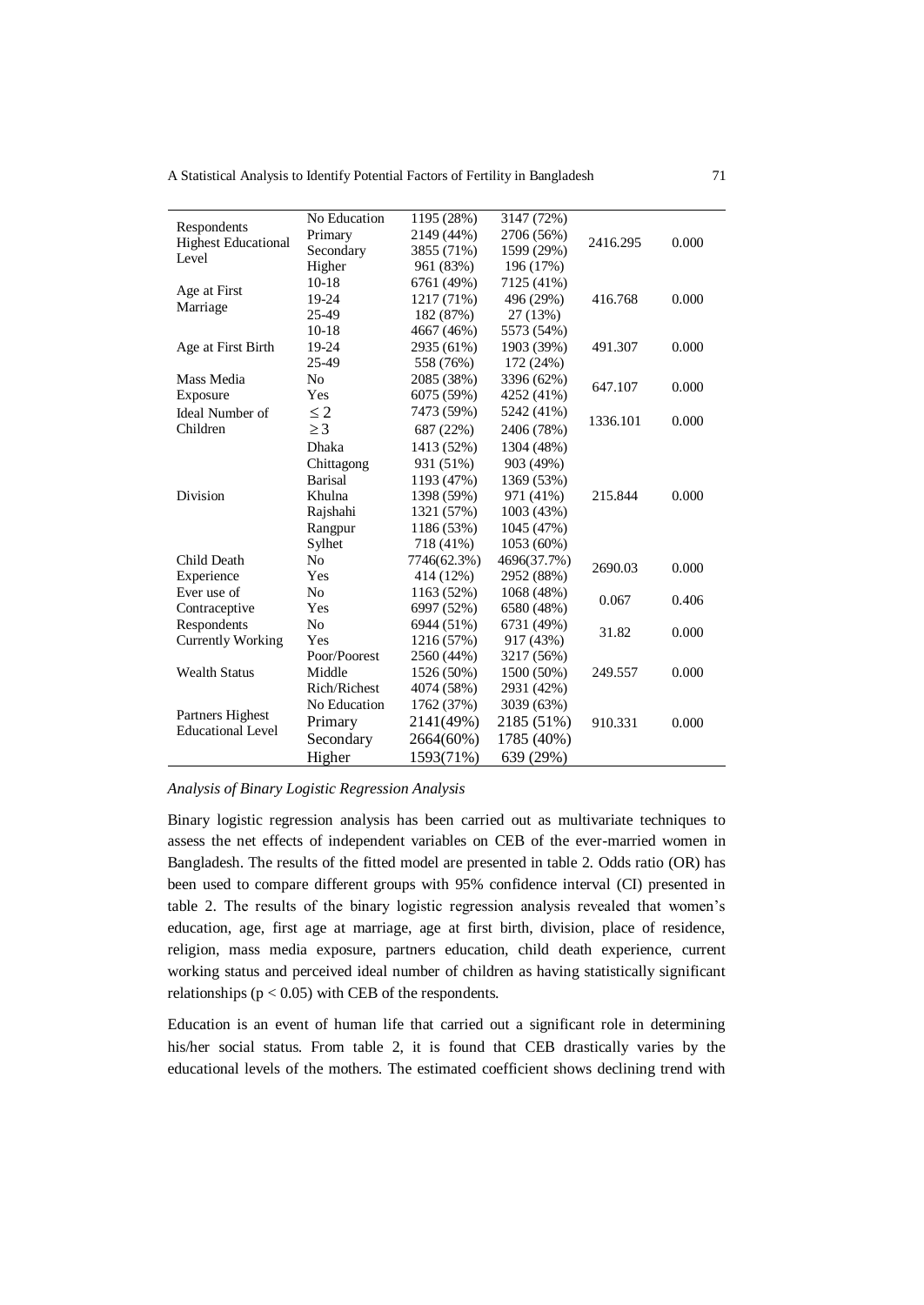the level of education to the women, which reveals those who become more educated, bearing less children. The regression coefficient for the highly educated ever-married women is  $-0.867$  and the corresponding OR is 0.420, which implies highly educated women bearing fewer children than those who do not completed primary education. So, lack of higher education is one of the important factors of high rate of childbearing on Bangladesh. The regression coefficient for the highly educated husbands of ever-married women is  $-0.219$  and the corresponding odds ratio is 0.803, which implies that the likelihood of having three or more children is higher among women whose husbands do not completed primary education compared to women married to a husband completed higher level of education. So education plays a vital role on fertility in Bangladesh.

The place of residence is also found to be significant on CEB. The coefficient of the category urban has a negative value. This implies that place of residence in urban areas has a negative impact ( $OR = -0.143$ ) on CEB rather than that of rural areas. It occurs because in Bangladesh, urban areas are more developed than rural areas in terms of socio-economic factors. The analysis also demonstrates that Division has significant relation on fertility. The coefficient of Khulna, Rajshahi and Rangpur division are negative. Analysis reveals that total number of CEB in Rajshahi, Khulna and Rangpur division is lower than Dhaka division. Coefficient of Khulna is the lowest among all of the divisions. The coefficient of Chittagong division is not significant at 5% level of significance. Sylhet division has the highest rate of childbearing among all divisions. From BDHS 2011, it has been already found that Khulna has the lowest level of fertility, whereas the highest level of fertility and lowest level of contraceptive use is found in Sylhet division. These results might be the cause of fertility differential by division.

The study also finds out that women's religion as an important factor in her fertility. For example, Hindu women were less likely to have more children  $(\beta = -0.389)$  than Muslim women. It is notable that women who had a child death experience were more likely to have more children than women who did not experience child death ( $\beta = 2.184$ ). Furthermore, those women who are exposed to both mass media (Radio or TV) were likely to have fewer children ( $\beta = -0.327$ ) than those who were not exposed to any media.

Another significant factor, which is considered as an important determinant of fertility, is the age at first marriage. The earlier age at first marriage consequences, bearing more children to the women in their whole life. Low age at first marriage significantly and negatively affect her fertility. The coefficient estimated to be negative implies that rate of childbearing decreased with the age at first marriage. To be more precise, increase in women's age at first marriage tended to decrease the number of children ever born, while other variables in the model were controlled ( $\beta = -0.211$  and  $\beta = -0.725$  for women aged 19-24 and 25-49).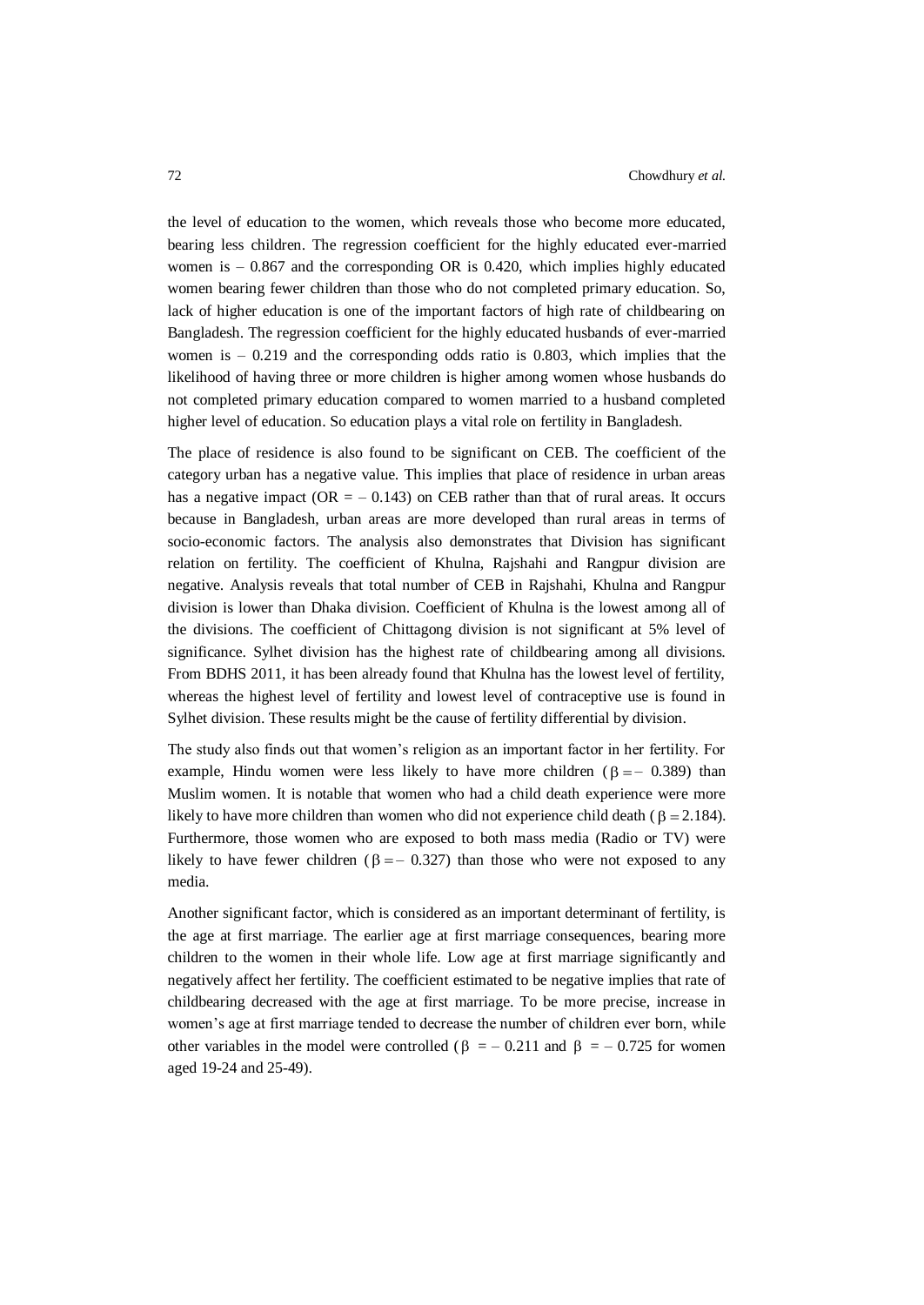# A Statistical Analysis to Identify Potential Factors of Fertility in Bangladesh 73

| Std.<br>Interval for $Exp(\beta)$<br>Test<br>Exp<br>β<br>Parameter<br>Error<br>$(\beta)$<br>Wald Chi-<br>df<br>Signific<br>Lower<br>Square<br>ance<br>$-1.997$<br>0.0978<br>0.000<br>0.136<br>0.112<br>417.041<br>$\mathbf{1}$<br>(Intercept)<br>Respondents Education<br>Higher<br>0.1294<br>44.883<br>$\mathbf{1}$<br>0.000<br>0.420<br>$-0.867$<br>0.326<br>$\mathbf{1}$<br>Secondary<br>$-0.655$<br>85.478<br>0.000<br>0.519<br>0.452<br>0.0709<br>Primary<br>4.277<br>$\mathbf{1}$<br>0.039<br>0.882<br>0.782<br>$-0.126$<br>0.0610<br>No Education (Ref)<br>Ideal No. of Children<br>3 or More Children<br>1.227<br>0.000<br>0.0620<br>391.807<br>1<br>3.411<br>3.021<br>Up to 2 Children (Ref)<br>Place of Residence<br>Urban<br>0.0526<br>7.374<br>$\mathbf{1}$<br>0.007<br>0.867<br>$-0.143$<br>0.782<br>Rural (Ref)<br>Division<br>Sylhet<br>0.0876<br>57.107<br>$\mathbf{1}$<br>0.000<br>1.938<br>0.662<br>1.632<br>$\mathbf{1}$<br>$-0.215$<br>0.0813<br>7.016<br>0.008<br>0.806<br>0.687<br>Rangpur<br>$\mathbf{1}$<br>Rajshahi<br>$-0.523$<br>0.0781<br>44.842<br>0.000<br>0.593<br>0.509<br>$\mathbf{1}$<br>Khulna<br>$-0.529$<br>0.0785<br>45.380<br>0.000<br>0.589<br>0.505<br><b>Barisal</b><br>0.413<br>0.0786<br>27.556<br>$\mathbf{1}$<br>0.000<br>1.511<br>1.295<br>Chittagong<br>0.025<br>0.0853<br>0.085<br>$\mathbf{1}$<br>0.770<br>1.025<br>0.867<br>Dhaka (Ref)<br><b>Wealth Status</b><br>.202<br>$\mathbf{1}$<br>Rich/Richest<br>$-0.031$<br>0.0679<br>0.653<br>0.970<br>0.849<br>$\mathbf{1}$<br>$-0.073$<br>0.0662<br>1.225<br>0.268<br>0.929<br>0.816<br>Middle | Upper  |
|-------------------------------------------------------------------------------------------------------------------------------------------------------------------------------------------------------------------------------------------------------------------------------------------------------------------------------------------------------------------------------------------------------------------------------------------------------------------------------------------------------------------------------------------------------------------------------------------------------------------------------------------------------------------------------------------------------------------------------------------------------------------------------------------------------------------------------------------------------------------------------------------------------------------------------------------------------------------------------------------------------------------------------------------------------------------------------------------------------------------------------------------------------------------------------------------------------------------------------------------------------------------------------------------------------------------------------------------------------------------------------------------------------------------------------------------------------------------------------------------------------------------------------------------------------------------------------------------------|--------|
|                                                                                                                                                                                                                                                                                                                                                                                                                                                                                                                                                                                                                                                                                                                                                                                                                                                                                                                                                                                                                                                                                                                                                                                                                                                                                                                                                                                                                                                                                                                                                                                                 |        |
|                                                                                                                                                                                                                                                                                                                                                                                                                                                                                                                                                                                                                                                                                                                                                                                                                                                                                                                                                                                                                                                                                                                                                                                                                                                                                                                                                                                                                                                                                                                                                                                                 |        |
|                                                                                                                                                                                                                                                                                                                                                                                                                                                                                                                                                                                                                                                                                                                                                                                                                                                                                                                                                                                                                                                                                                                                                                                                                                                                                                                                                                                                                                                                                                                                                                                                 | 0.164  |
|                                                                                                                                                                                                                                                                                                                                                                                                                                                                                                                                                                                                                                                                                                                                                                                                                                                                                                                                                                                                                                                                                                                                                                                                                                                                                                                                                                                                                                                                                                                                                                                                 |        |
|                                                                                                                                                                                                                                                                                                                                                                                                                                                                                                                                                                                                                                                                                                                                                                                                                                                                                                                                                                                                                                                                                                                                                                                                                                                                                                                                                                                                                                                                                                                                                                                                 | 0.542  |
|                                                                                                                                                                                                                                                                                                                                                                                                                                                                                                                                                                                                                                                                                                                                                                                                                                                                                                                                                                                                                                                                                                                                                                                                                                                                                                                                                                                                                                                                                                                                                                                                 | 0.597  |
|                                                                                                                                                                                                                                                                                                                                                                                                                                                                                                                                                                                                                                                                                                                                                                                                                                                                                                                                                                                                                                                                                                                                                                                                                                                                                                                                                                                                                                                                                                                                                                                                 | 0.993  |
|                                                                                                                                                                                                                                                                                                                                                                                                                                                                                                                                                                                                                                                                                                                                                                                                                                                                                                                                                                                                                                                                                                                                                                                                                                                                                                                                                                                                                                                                                                                                                                                                 |        |
|                                                                                                                                                                                                                                                                                                                                                                                                                                                                                                                                                                                                                                                                                                                                                                                                                                                                                                                                                                                                                                                                                                                                                                                                                                                                                                                                                                                                                                                                                                                                                                                                 |        |
|                                                                                                                                                                                                                                                                                                                                                                                                                                                                                                                                                                                                                                                                                                                                                                                                                                                                                                                                                                                                                                                                                                                                                                                                                                                                                                                                                                                                                                                                                                                                                                                                 | 3.852  |
|                                                                                                                                                                                                                                                                                                                                                                                                                                                                                                                                                                                                                                                                                                                                                                                                                                                                                                                                                                                                                                                                                                                                                                                                                                                                                                                                                                                                                                                                                                                                                                                                 |        |
|                                                                                                                                                                                                                                                                                                                                                                                                                                                                                                                                                                                                                                                                                                                                                                                                                                                                                                                                                                                                                                                                                                                                                                                                                                                                                                                                                                                                                                                                                                                                                                                                 |        |
|                                                                                                                                                                                                                                                                                                                                                                                                                                                                                                                                                                                                                                                                                                                                                                                                                                                                                                                                                                                                                                                                                                                                                                                                                                                                                                                                                                                                                                                                                                                                                                                                 | 0.961  |
|                                                                                                                                                                                                                                                                                                                                                                                                                                                                                                                                                                                                                                                                                                                                                                                                                                                                                                                                                                                                                                                                                                                                                                                                                                                                                                                                                                                                                                                                                                                                                                                                 |        |
|                                                                                                                                                                                                                                                                                                                                                                                                                                                                                                                                                                                                                                                                                                                                                                                                                                                                                                                                                                                                                                                                                                                                                                                                                                                                                                                                                                                                                                                                                                                                                                                                 |        |
|                                                                                                                                                                                                                                                                                                                                                                                                                                                                                                                                                                                                                                                                                                                                                                                                                                                                                                                                                                                                                                                                                                                                                                                                                                                                                                                                                                                                                                                                                                                                                                                                 | 2.301  |
|                                                                                                                                                                                                                                                                                                                                                                                                                                                                                                                                                                                                                                                                                                                                                                                                                                                                                                                                                                                                                                                                                                                                                                                                                                                                                                                                                                                                                                                                                                                                                                                                 | 0.946  |
|                                                                                                                                                                                                                                                                                                                                                                                                                                                                                                                                                                                                                                                                                                                                                                                                                                                                                                                                                                                                                                                                                                                                                                                                                                                                                                                                                                                                                                                                                                                                                                                                 | 0.691  |
|                                                                                                                                                                                                                                                                                                                                                                                                                                                                                                                                                                                                                                                                                                                                                                                                                                                                                                                                                                                                                                                                                                                                                                                                                                                                                                                                                                                                                                                                                                                                                                                                 | 0.687  |
|                                                                                                                                                                                                                                                                                                                                                                                                                                                                                                                                                                                                                                                                                                                                                                                                                                                                                                                                                                                                                                                                                                                                                                                                                                                                                                                                                                                                                                                                                                                                                                                                 | 1.763  |
|                                                                                                                                                                                                                                                                                                                                                                                                                                                                                                                                                                                                                                                                                                                                                                                                                                                                                                                                                                                                                                                                                                                                                                                                                                                                                                                                                                                                                                                                                                                                                                                                 | 1.212  |
|                                                                                                                                                                                                                                                                                                                                                                                                                                                                                                                                                                                                                                                                                                                                                                                                                                                                                                                                                                                                                                                                                                                                                                                                                                                                                                                                                                                                                                                                                                                                                                                                 |        |
|                                                                                                                                                                                                                                                                                                                                                                                                                                                                                                                                                                                                                                                                                                                                                                                                                                                                                                                                                                                                                                                                                                                                                                                                                                                                                                                                                                                                                                                                                                                                                                                                 |        |
|                                                                                                                                                                                                                                                                                                                                                                                                                                                                                                                                                                                                                                                                                                                                                                                                                                                                                                                                                                                                                                                                                                                                                                                                                                                                                                                                                                                                                                                                                                                                                                                                 | 1.108  |
|                                                                                                                                                                                                                                                                                                                                                                                                                                                                                                                                                                                                                                                                                                                                                                                                                                                                                                                                                                                                                                                                                                                                                                                                                                                                                                                                                                                                                                                                                                                                                                                                 |        |
|                                                                                                                                                                                                                                                                                                                                                                                                                                                                                                                                                                                                                                                                                                                                                                                                                                                                                                                                                                                                                                                                                                                                                                                                                                                                                                                                                                                                                                                                                                                                                                                                 | 1.058  |
| Poor/Poorest (Ref)<br>Religion                                                                                                                                                                                                                                                                                                                                                                                                                                                                                                                                                                                                                                                                                                                                                                                                                                                                                                                                                                                                                                                                                                                                                                                                                                                                                                                                                                                                                                                                                                                                                                  |        |
|                                                                                                                                                                                                                                                                                                                                                                                                                                                                                                                                                                                                                                                                                                                                                                                                                                                                                                                                                                                                                                                                                                                                                                                                                                                                                                                                                                                                                                                                                                                                                                                                 |        |
| $\mathbf{1}$<br>Other<br>$-0.019$<br>0.3051<br>0.004<br>0.951<br>0.982<br>0.540                                                                                                                                                                                                                                                                                                                                                                                                                                                                                                                                                                                                                                                                                                                                                                                                                                                                                                                                                                                                                                                                                                                                                                                                                                                                                                                                                                                                                                                                                                                 | 1.785  |
| $\mathbf{1}$<br>0.000<br>0.677<br>Hindu<br>$-0.389$<br>0.0711<br>29.976<br>0.589                                                                                                                                                                                                                                                                                                                                                                                                                                                                                                                                                                                                                                                                                                                                                                                                                                                                                                                                                                                                                                                                                                                                                                                                                                                                                                                                                                                                                                                                                                                | 0.779  |
| Muslim (Ref)                                                                                                                                                                                                                                                                                                                                                                                                                                                                                                                                                                                                                                                                                                                                                                                                                                                                                                                                                                                                                                                                                                                                                                                                                                                                                                                                                                                                                                                                                                                                                                                    |        |
| Child Death Experience                                                                                                                                                                                                                                                                                                                                                                                                                                                                                                                                                                                                                                                                                                                                                                                                                                                                                                                                                                                                                                                                                                                                                                                                                                                                                                                                                                                                                                                                                                                                                                          |        |
| Yes<br>2.184<br>.0705<br>$\mathbf{1}$<br>.000<br>8.886<br>7.738<br>959.375                                                                                                                                                                                                                                                                                                                                                                                                                                                                                                                                                                                                                                                                                                                                                                                                                                                                                                                                                                                                                                                                                                                                                                                                                                                                                                                                                                                                                                                                                                                      | 10.203 |
| No (Ref)                                                                                                                                                                                                                                                                                                                                                                                                                                                                                                                                                                                                                                                                                                                                                                                                                                                                                                                                                                                                                                                                                                                                                                                                                                                                                                                                                                                                                                                                                                                                                                                        |        |
| Mass Media Exposure                                                                                                                                                                                                                                                                                                                                                                                                                                                                                                                                                                                                                                                                                                                                                                                                                                                                                                                                                                                                                                                                                                                                                                                                                                                                                                                                                                                                                                                                                                                                                                             |        |
| 0.0553<br>35.024<br>$\mathbf{1}$<br>0.000<br>0.721<br>0.647<br>Yes<br>$-0.327$                                                                                                                                                                                                                                                                                                                                                                                                                                                                                                                                                                                                                                                                                                                                                                                                                                                                                                                                                                                                                                                                                                                                                                                                                                                                                                                                                                                                                                                                                                                  | 0.803  |
| No (Ref)                                                                                                                                                                                                                                                                                                                                                                                                                                                                                                                                                                                                                                                                                                                                                                                                                                                                                                                                                                                                                                                                                                                                                                                                                                                                                                                                                                                                                                                                                                                                                                                        |        |
| Age at First Marriage                                                                                                                                                                                                                                                                                                                                                                                                                                                                                                                                                                                                                                                                                                                                                                                                                                                                                                                                                                                                                                                                                                                                                                                                                                                                                                                                                                                                                                                                                                                                                                           |        |
| 25-49<br>$\mathbf{1}$<br>$-0.725$<br>0.2827<br>6.579<br>0.010<br>0.484<br>0.278                                                                                                                                                                                                                                                                                                                                                                                                                                                                                                                                                                                                                                                                                                                                                                                                                                                                                                                                                                                                                                                                                                                                                                                                                                                                                                                                                                                                                                                                                                                 | 0.843  |
| $\mathbf{1}$<br>19-24<br>$-0.211$<br>0.0831<br>6.432<br>0.011<br>0.810<br>0.688                                                                                                                                                                                                                                                                                                                                                                                                                                                                                                                                                                                                                                                                                                                                                                                                                                                                                                                                                                                                                                                                                                                                                                                                                                                                                                                                                                                                                                                                                                                 | 0.953  |
| $10-18$                                                                                                                                                                                                                                                                                                                                                                                                                                                                                                                                                                                                                                                                                                                                                                                                                                                                                                                                                                                                                                                                                                                                                                                                                                                                                                                                                                                                                                                                                                                                                                                         |        |
| Age at First Birth                                                                                                                                                                                                                                                                                                                                                                                                                                                                                                                                                                                                                                                                                                                                                                                                                                                                                                                                                                                                                                                                                                                                                                                                                                                                                                                                                                                                                                                                                                                                                                              |        |
| 25-49<br>$-2.073$<br>0.1327<br>243.912<br>$\mathbf{1}$<br>0.000<br>0.126<br>0.097                                                                                                                                                                                                                                                                                                                                                                                                                                                                                                                                                                                                                                                                                                                                                                                                                                                                                                                                                                                                                                                                                                                                                                                                                                                                                                                                                                                                                                                                                                               | 0.163  |
| $\mathbf{1}$<br>19-24<br>$-0.959$<br>0.0553<br>300.944<br>0.000<br>0.383<br>0.344                                                                                                                                                                                                                                                                                                                                                                                                                                                                                                                                                                                                                                                                                                                                                                                                                                                                                                                                                                                                                                                                                                                                                                                                                                                                                                                                                                                                                                                                                                               | 0.427  |
| $10-18$ (Ref)                                                                                                                                                                                                                                                                                                                                                                                                                                                                                                                                                                                                                                                                                                                                                                                                                                                                                                                                                                                                                                                                                                                                                                                                                                                                                                                                                                                                                                                                                                                                                                                   |        |
| Age Group                                                                                                                                                                                                                                                                                                                                                                                                                                                                                                                                                                                                                                                                                                                                                                                                                                                                                                                                                                                                                                                                                                                                                                                                                                                                                                                                                                                                                                                                                                                                                                                       |        |
| 50.858<br>40-49<br>4.101<br>0.0879 2176.360<br>0.000 60.421<br>$\mathbf{1}$                                                                                                                                                                                                                                                                                                                                                                                                                                                                                                                                                                                                                                                                                                                                                                                                                                                                                                                                                                                                                                                                                                                                                                                                                                                                                                                                                                                                                                                                                                                     | 71.783 |
| 25-39<br>1640.145<br>$\mathbf{1}$<br>0.000<br>18.083<br>15.719<br>2.895<br>0.0715                                                                                                                                                                                                                                                                                                                                                                                                                                                                                                                                                                                                                                                                                                                                                                                                                                                                                                                                                                                                                                                                                                                                                                                                                                                                                                                                                                                                                                                                                                               | 20.803 |
| $15-24$ (Ref)                                                                                                                                                                                                                                                                                                                                                                                                                                                                                                                                                                                                                                                                                                                                                                                                                                                                                                                                                                                                                                                                                                                                                                                                                                                                                                                                                                                                                                                                                                                                                                                   |        |
| <b>Partners Education</b>                                                                                                                                                                                                                                                                                                                                                                                                                                                                                                                                                                                                                                                                                                                                                                                                                                                                                                                                                                                                                                                                                                                                                                                                                                                                                                                                                                                                                                                                                                                                                                       |        |
| Higher<br>$-0.219$<br>0.0959<br>5.200<br>0.023<br>0.803<br>0.666<br>1                                                                                                                                                                                                                                                                                                                                                                                                                                                                                                                                                                                                                                                                                                                                                                                                                                                                                                                                                                                                                                                                                                                                                                                                                                                                                                                                                                                                                                                                                                                           | 0.970  |
| 0.892<br>0.780<br>Secondary<br>$-0.115$<br>0.0682<br>2.828<br>$\mathbf{1}$<br>0.093                                                                                                                                                                                                                                                                                                                                                                                                                                                                                                                                                                                                                                                                                                                                                                                                                                                                                                                                                                                                                                                                                                                                                                                                                                                                                                                                                                                                                                                                                                             | 1.019  |
| Primary<br>$-0.019$<br>0.0613<br>0.092<br>$\mathbf{1}$<br>0.762<br>0.982<br>0.871                                                                                                                                                                                                                                                                                                                                                                                                                                                                                                                                                                                                                                                                                                                                                                                                                                                                                                                                                                                                                                                                                                                                                                                                                                                                                                                                                                                                                                                                                                               | 1.107  |
| No Education (Ref)                                                                                                                                                                                                                                                                                                                                                                                                                                                                                                                                                                                                                                                                                                                                                                                                                                                                                                                                                                                                                                                                                                                                                                                                                                                                                                                                                                                                                                                                                                                                                                              |        |
| <b>Current Working Status</b>                                                                                                                                                                                                                                                                                                                                                                                                                                                                                                                                                                                                                                                                                                                                                                                                                                                                                                                                                                                                                                                                                                                                                                                                                                                                                                                                                                                                                                                                                                                                                                   |        |
| 0.0645<br>41.893<br>0.000<br>0.659<br>0.580<br>Yes<br>$-0.418$<br>1                                                                                                                                                                                                                                                                                                                                                                                                                                                                                                                                                                                                                                                                                                                                                                                                                                                                                                                                                                                                                                                                                                                                                                                                                                                                                                                                                                                                                                                                                                                             |        |
| No (Ref)                                                                                                                                                                                                                                                                                                                                                                                                                                                                                                                                                                                                                                                                                                                                                                                                                                                                                                                                                                                                                                                                                                                                                                                                                                                                                                                                                                                                                                                                                                                                                                                        | 0.747  |

# **Table 2. Analysis of Maximum Likelihood Estimates**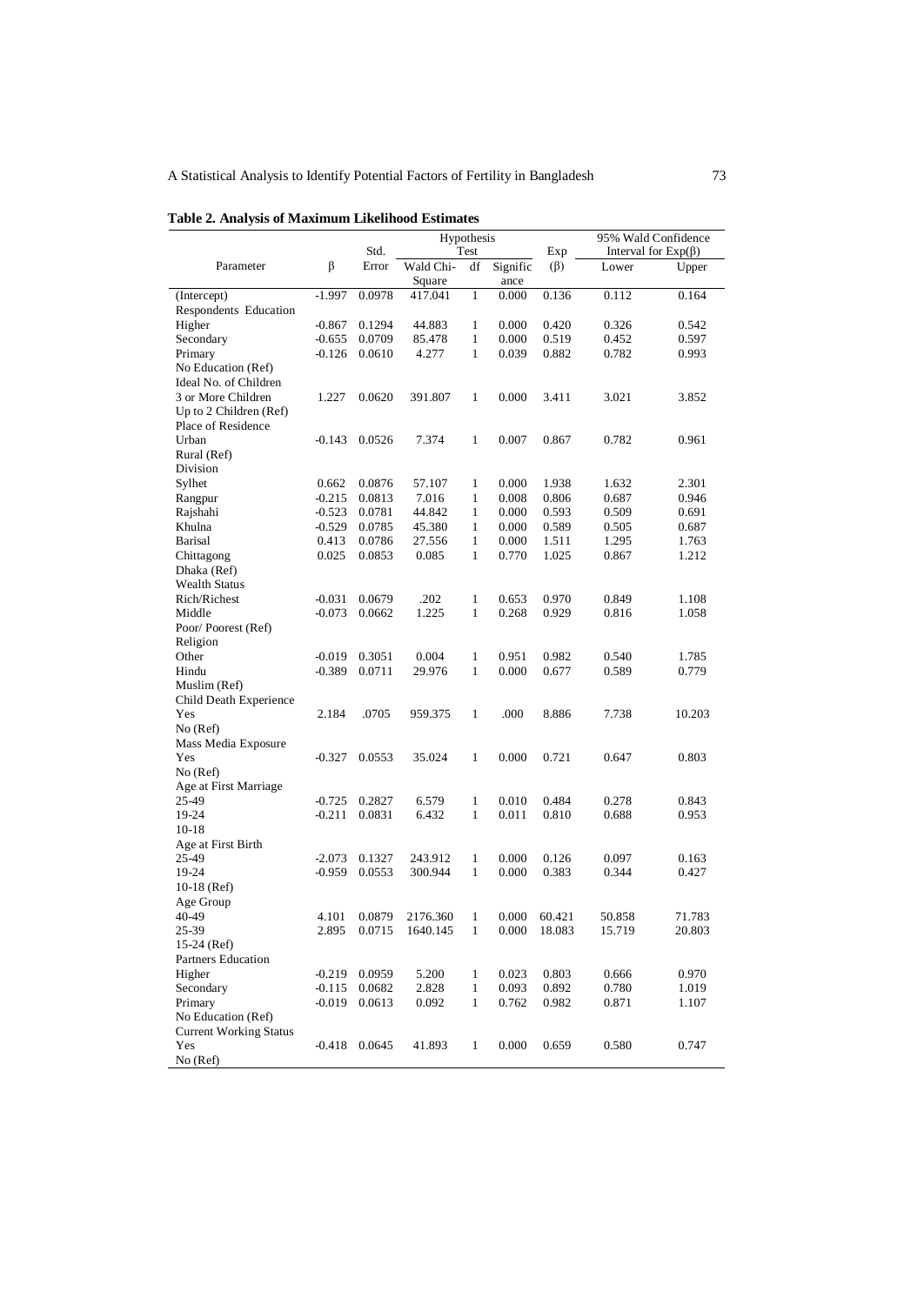Our analysis showed that age at first birth is the notable key indicator of fertility. It is found that fertility drastically varies by the age at first birth of the mothers. As the age at first birth increases women were likely to have fewer children than women who take their first child at early age 10-18. The estimated coefficients show declining trend with the increase of age at first birth of a woman ( $\beta$  = -0.959 and  $\beta$  = -2.073 for women aged 19-24 and 25-49). The coefficients of age groups (15-24, 25-39 and 40-49) show a declining trend, indicates that as the age increases, a woman are more likely to have more children in Bangladesh.

The regression coefficient of perceived ideal number of children ( $\beta = 1.227$ ) showed a significant positive effect on fertility. Women, who consider at least three children as ideal, have more number of CEB than those who perceived a low number of children as ideal. Ever-married who are currently working were likely to have two or fewer children than women who are currently unemployed. So it is clear that working status of women play a positive role in having fewer children. Analysis reveals that Rich/Richest women were likely to have fewer children than middle and poorer/poorest class women. But these results are not statistically significant.

### *Goodness of fit of the Binary Response Model*

Table 3 gives results of "Omnibus Test." "Omnibus" means "overall," and so this output tells whether the model with all explanatory variables predicts the response better than the intercept only model. The results show that the model with explanatory variables does better at predicting the response variable, and is statistically significant at  $p < .05$ . The Omnibus Test gives a Chi-Square of 9139.858 with 27 d.f., significant beyond 0.005. Since the omnibus test is significant we can conclude that adding the explanatory variables to the model has significantly increased our ability to predict total number of CEB made by our subjects.

Table 4 gives result of "Model Summary," which are summary statistics for the model at "Step 1" which is the model with 13 predictors. The Cox & Snell  $R^2$  and Nagelkerke  $R^2$  value is 0.439 and 0.586 respectively. The values of  $R^2$  and  $R^2$  are presented in table 4 those indicate that the data fit the model at an acceptable level

The "Hosmer and Lemeshow Test" is a measure of fit which evaluates the goodness of fit between predicted and observed probabilities in classifying the response variable (Table 5). Similar to the -2 log likelihood test, we want this chi-squared value ( $\chi^2_{(8,0.05)}$  = 15.039) to be low and non-statistically significant (P-value  $= 0.058$ ) if the predicted and observed probabilities match up nicely. In this case we see that the test is statistically insignificant ( $p > 0.05$ ), suggesting that the probabilities of predicted versus observed values of the response variable match up as nicely as we would like. Therefore, our fitted logistic regression model is good fit. A classification table is a  $2 \times 2$  table in the logistic regression output for a dichotomous response and reports correct and incorrect estimates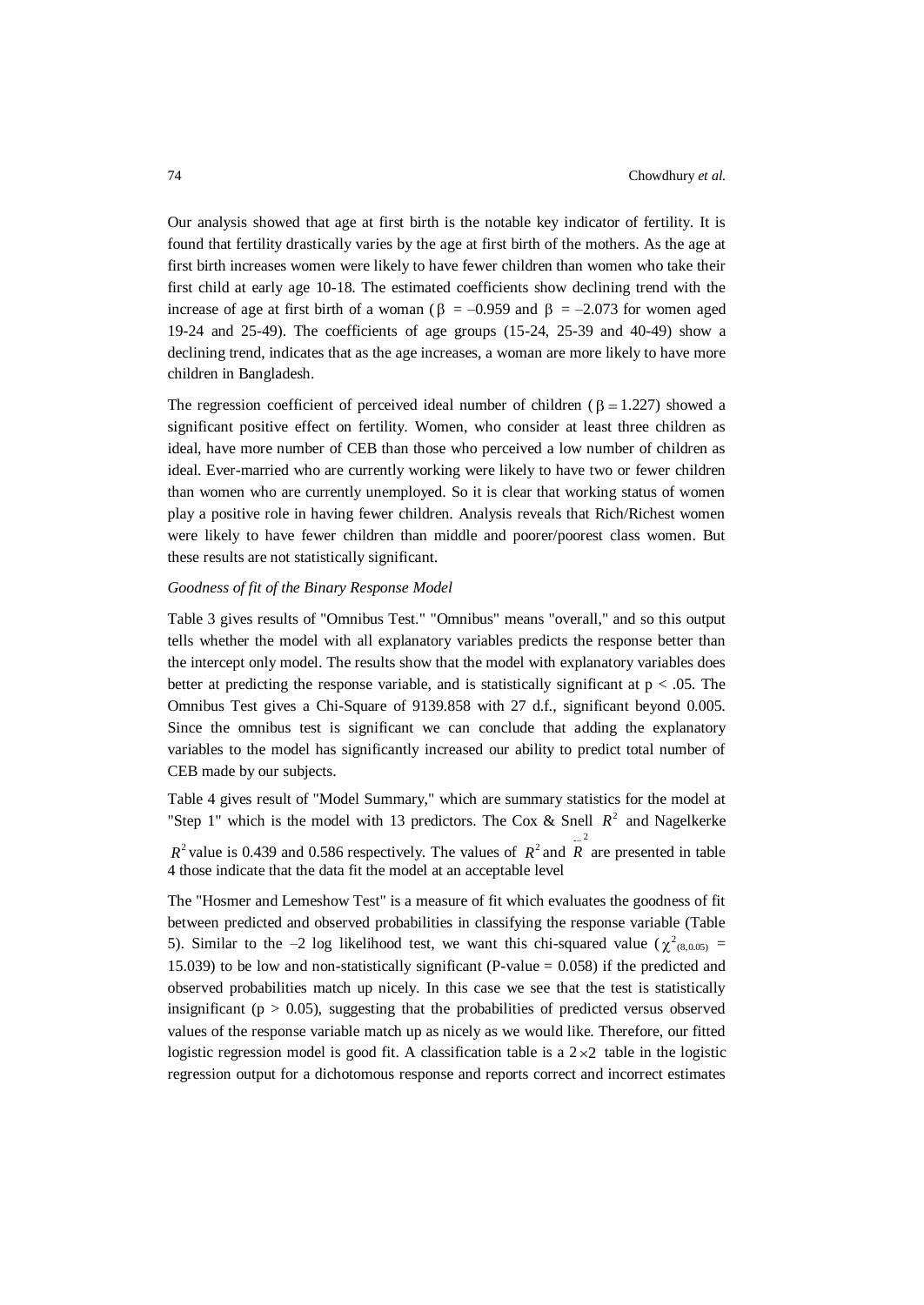obtained by the logistic regression model. Overall 80.9 percentages are correctly classified (Table 6).

|        |              | Chi-square | $\mathbf{r}$<br>đI | sig.  |
|--------|--------------|------------|--------------------|-------|
| Step 1 | <b>Step</b>  | 9139.858   | ^¬<br>∼            | 0.000 |
|        | <b>Block</b> | 9139.858   | n-<br>∼            | 0.000 |
|        | Model        | 9139.858   | ົ<br>∸             | 0.000 |

### **Table 3. Omnibus Tests of Model Coefficients**

### **Table 4. Model Summary**

| Step | -2 Log likelihood      | Cox & Snell R Square | $-2$<br>Nagelkerke R Square $ R $ |
|------|------------------------|----------------------|-----------------------------------|
|      | 12758.098 <sup>a</sup> | 0.439                | 0.586                             |

#### **Table 5. Hosmer and Lemeshow Test**

| tο | u | C1O<br>01 E |
|----|---|-------------|
|    |   |             |

## **Table 6. Classification Table<sup>a</sup>**

|        |                 |                   | Predicted                       |                   |            |  |
|--------|-----------------|-------------------|---------------------------------|-------------------|------------|--|
|        | <b>Observed</b> |                   | <b>Total Children Ever Born</b> |                   | Percentage |  |
| Step 1 |                 |                   | $\leq$ 2 Children               | $\geq$ 3 Children | Correct    |  |
|        | Total Children  | $\leq$ 2 Children | 6674                            | 1486              | 81.8       |  |
|        | Ever Born       | $>$ 3 Children    | 1541                            | 6107              | 79.9       |  |

### *Findings and Interpretations*

From both bivariate and multivariate techniques, the study has identified the accountable factors of respondents and their husbands education, exposure to mass media, age at first marriage, age at first birth, place of residence, employment status, ideal number of children, child death experience and religion are significantly associated with the current level of fertility in Bangladesh.

The finding of this study shows that total CEB significantly is higher among women who do not complete primary education. This result is similar to that of Ramesh (2010). Education exposes women to information, empowers women, makes them more likely to be employed outside their home environment, and makes them more aware of their own health and the health of their children. Educated women are more likely to postpone marriage, have smaller family size, and use contraception than are uneducated women (Ramesh, 2010).

The finding of this study shows that residential differences had a significant impact on total CEB. Women who lived in rural areas were more likely to have more children than urban women. This finding corresponds with the result of a study by Sharma (1998) where they show that rural women desire to have more children than urban women. The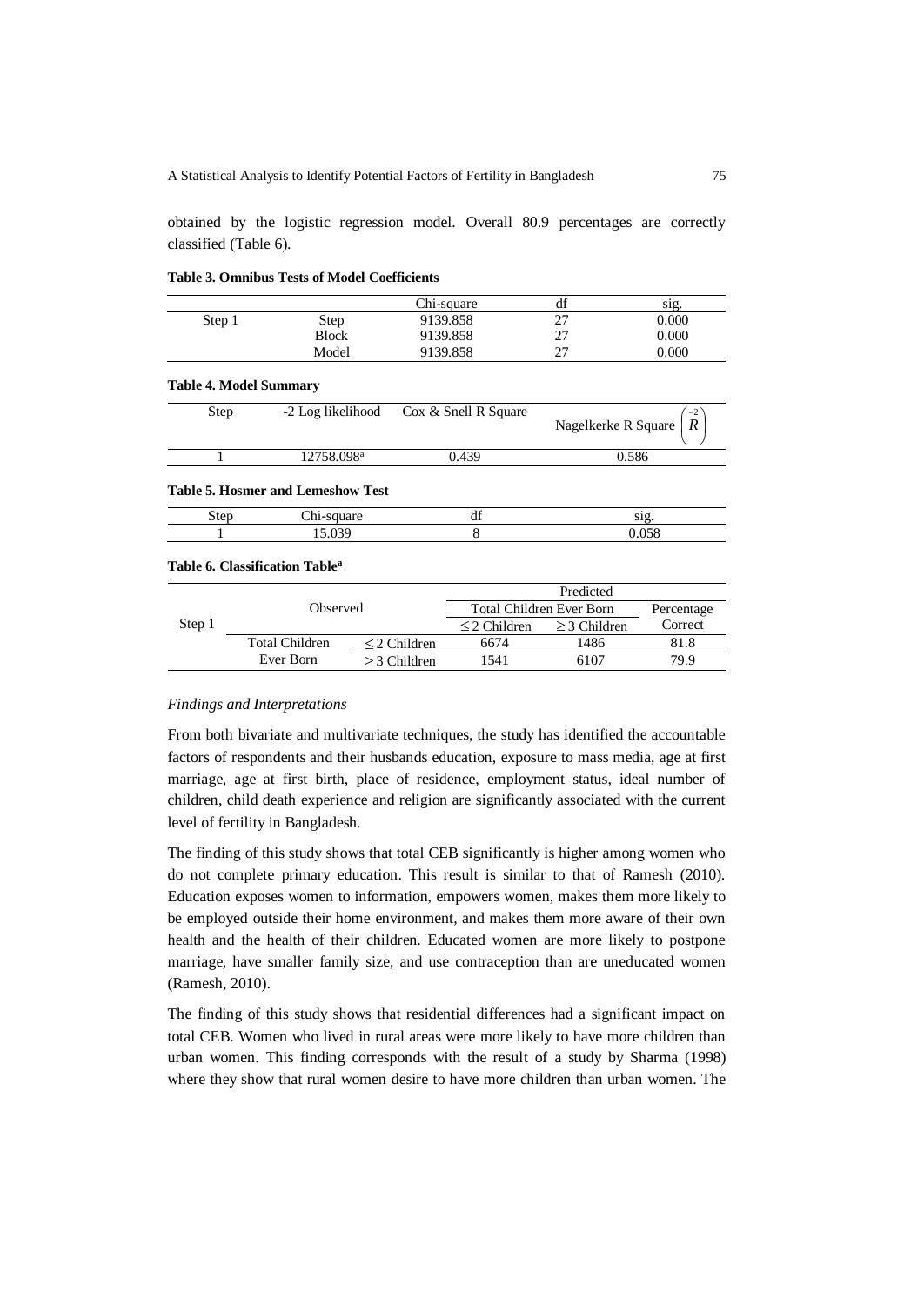difference in desire for additional children among rural and urban women could be due to the parents' perceived costs and benefits of children. Rural women perceive greater benefit from children and see lots of advantages in having large families. They also anticipate support from their children in old age.

Age at first marriage is another important variable affecting total CEB. This study shows that women married before reaching 18 years of age are more likely to have more children in their life time in comparison with women married after eighteen years. Ramesh (2010) shows that older age at first marriage play an important role in minimizing fertility. Higher age at first marriage has an adverse effect on high fertility. Early marriage not only marks a woman's entry into a sexual union and the beginning of exposure to childbearing but may also be an important gauge of women's status, since the higher the age of a women at first marriage, the greater the likelihood that she attends school or gets employed, and the greater her chances of having a more equal relationship with her husband.

The result of this study shows that women married to husbands with illiterate, primary and secondary education are likely to have three or more CEB than those married to husbands with higher education. A similar study by Mokshed (2000) also shows that husbands who had secondary or higher education were less likely to desire for additional children than those who had no education. The study also found that Muslim women were more likely to have more children than were to Non-Muslim women. It could be that religion has an immense social, economic, and political significance in most societies and thus plays an important role in sanctioning or promoting acceptance or creating resistance to family planning.

The employment status of a woman is another important variable affecting total CEB. The finding of this study shows that women who are working are less likely to have three or more CEB than women who are not employed. Throughout the world, mass media have influenced knowledge, attitudes and behaviors regarding the use of contraception. Our study also found that mass media exposure has an important effect on reproductive behavior. Those women who were exposed to radio or TV had fewer children than those who were not exposed. It could be because radio and television programs and the values they disseminate are transmitted directly into the home. Media have the potential to directly affect every member of the household, even those with little or no schooling. The role of mass media in changing both patterns of contraceptive use and notions of ideal family size could be another reason for low fertility among those exposed to mass media.

### **Conclusions**

The above discussion leads to the conclusion that programs should aim to reduce fertility by focusing on all these identified predictors. Our study reveals that well educated and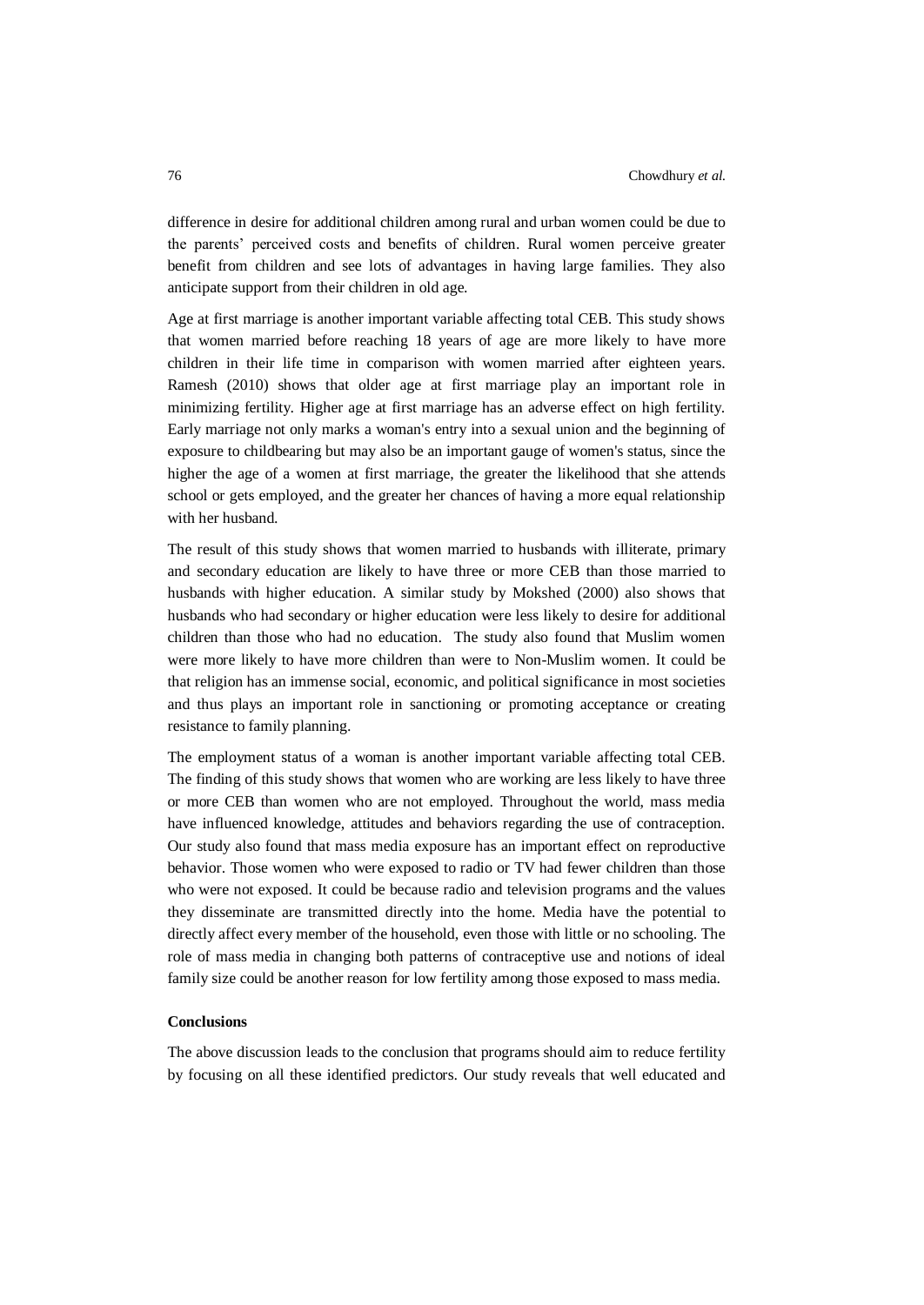urban women have less desire for more children than lower educated and rural women. Also effective population control cannot be achieved until there is a change in the society's attitude toward desired family size. In this respect, the Government of Bangladesh should highlight to the rural women that limiting family size has positive effects on the mother's health, domestic peace, happiness and wellbeing. The policymaker should pay their attention ensuring female educational programs. The government should seek ways to empower women economically by producing incomegenerating schemes and increasing employment opportunities. This strategy also delaying age at marriage as well as age at first birth which is important for fertility decline. Finally, it is important for the Government of Bangladesh, instead of propagating the two-child norm across the board, emphasize those policies that actively enhance women's status through education as well as involving them in the workforce and change their attitudes toward family size.

### **References**

- Adhikari, R., (2010). Demographic, socio-economic and cultural factors affecting fertility differential in Nepal. BMC Pregnancy and Child birth/1471-2393/10/19.
- Asaduzzaman, M. and H. Khan, (2009). Identifying potential factors of childbearing in Bangladesh. *Asian Social Science Journal*, **5**(3).
- Bangladesh Bureau of Statistics, (BBS), (2011). Statistics Division, Ministry of Planning. Population & Housing Census: Preliminary Results. Dhaka, Bangladesh: BBS.
- Bongaarts, J., (1978). A framework for analyzing the proximate determinants of fertility. *Population and Development Review*, **4**(1): 105- 132.
- Bongaarts, J., (1982). The fertility inhabiting effects of the intermediate fertility variables. *Studies in Family Planning*, **13**(6-7): 179- 189.
- Bongaarts, J., and R.J. Potter (1983). Fertility, Biology and Behaviour. An Analysis of the Proximate Determinants, Academic Press, 1- 51 pp.
- Cox, D. R. and E. J. Snell, (1989)**.** The Analysis of Binary Data, Second Edition. London: Chapman and Hall.
- Draper, N. R. and H. Smith, (1998). Applied Regression Analysis. 3<sup>rd</sup> ed. New York: John Wiley.
- Gebremedhin S. and B. Mulugeta, (2009). Level and differentials of fertility in Awassa town. southern Ethiopia. *African Journal of Reproductive Health*. **13**(1):93-112.
- Hakim, A. and P.C. Miller, (1996). Family Planning in Pakistan: have were ached a turning point? IUSSP Conference Proceedings, Rawalpindi.
- Hakim, A., (1994). Factors affecting fertility in Pakistan. The Pakistan Development Review, **33**(4): 685-709.
- Hosmer, D.W and S. Lemeshow, (2001). Applied logistic regression. 2nd Edition JohnWiley and Sons, Inc; New York.
- Islam, M.N. and M. M. Islam, (1993). Biological and behavioral determinants of fertility in Bangladesh, 1975-1989, *Asia Pacific Journal*, **8**: 3-18.
- Islam, M. M. and A. U. Ahmad, (1998), Age at first marriage and its determinants in Bangladesh. Asia Pacific Population Journal, **13**(2): 23-37.
- Manken, J., L. Duffy and R. Kuhn, (2003). Childbearing and womens survival: New evidence from rural Bangladesh. *Population and Development Review*, **29**: 405-426.